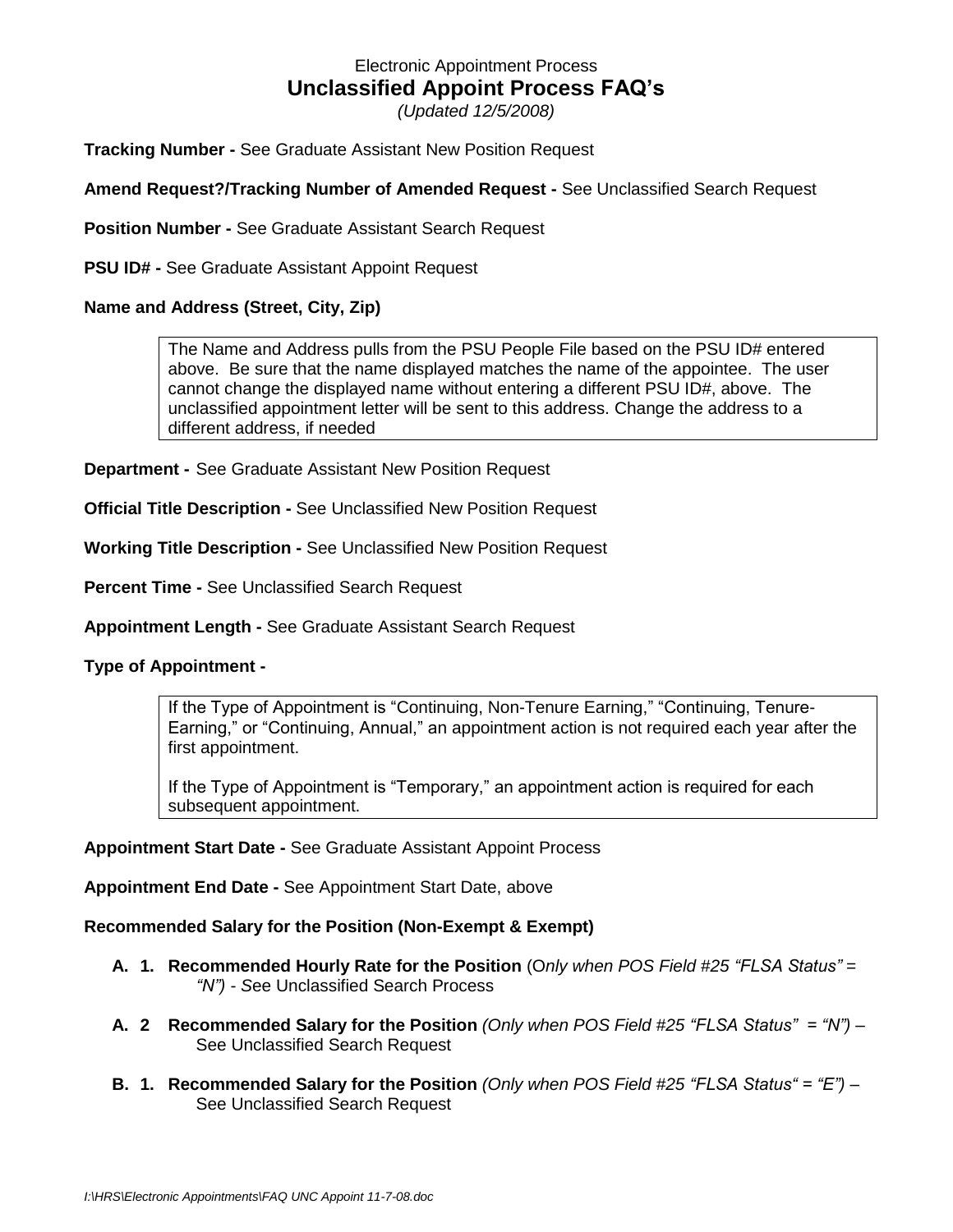# Electronic Appointment Process **Unclassified Appoint Process FAQ's** *(Updated 12/5/2008)*

#### **B. 2. Salary Term Question** *(Only when POS Field #25 "FLSA Status" = "E")*

The system uses the Salary Term and the Recommended Salary for the Position to calculate the Biweekly Rate for an exempt position.

If the Salary Term is "Fiscal Year Rate," the system divides the Recommended Salary for the Position by 26 to calculate the Biweekly Rate.

If the Salary Term is "Academic Year/Semester," the system divides the Recommended Salary for the Position by 20 (if Academic Year) or the appropriate number of pay periods for the semester (9 or 10 for Fall or Spring; 2 for Summer 1 or Summer 2; 4 for Summer 1 & 2) to calculate the Biweekly Rate.

If the Salary Term is "Total for Period Specified," the system divides the Recommended Salary for the Position by the number of pay periods based on the Appointment Start Date and Appointment End Date to calculate the Biweekly Rate.

**B. 3. Recommended Biweekly Rate for the Position** *(Only when POS Field #25 "FLSA Status" = "E") --* See Salary Term FAQ, above

**Funding -** See Graduate Assistant New Position Request

**Funding Source (SGF Positions Only) -** See Unclassified Search Request

**Describe the Specific Need for the Position -** Do not need

**Tenure Earning -** See Unclassified New Position Request

**Does the appointee have the terminal degree as required by the department**

Does the individual have the terminal degree as required by the department?

#### **Number of years of prior service granted towards Promotion**

Select the number of years of prior service granted towards Promotion, if applicable.

#### **Number of years of prior service granted towards Tenure**

Select the number of years of prior service granted towards Tenure, if applicable.

#### **Special Conditions?**

Add special conditions to be included in the appointment letter.

**Comments -** See Graduate Assistant New Position Request

**Total Cost of Position - Se Unclassified New Position Request** 

#### **Criminal Background Check Date** – see Graduate Assistant New Position Request